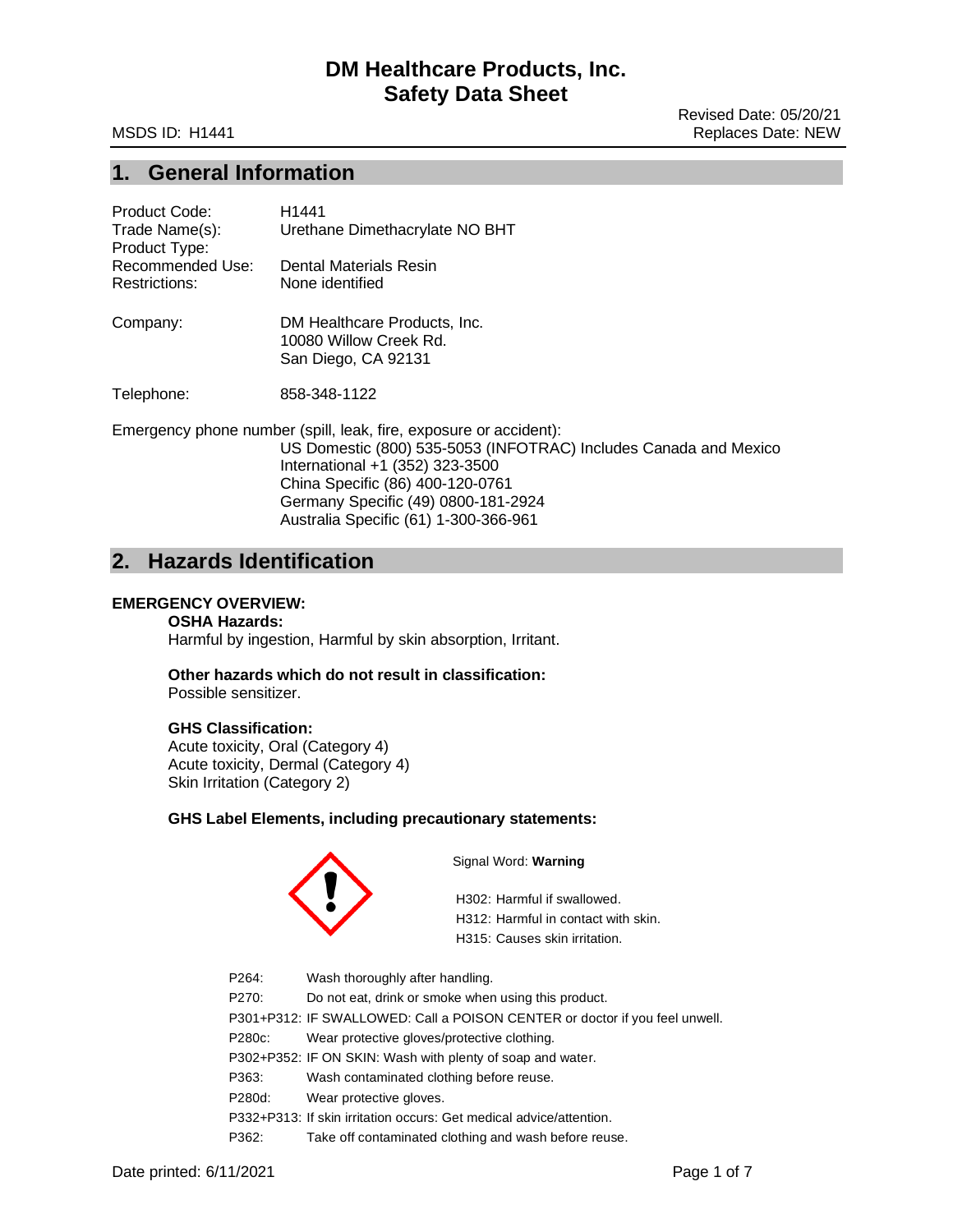| <b>Revised Date: 05/20/21</b> |
|-------------------------------|
| Replaces Date: NEW            |

## **HMIS Classification:**

**NFPA Rating:**

| Health Hazard:     | 2 |  |
|--------------------|---|--|
| Flammability:      | 1 |  |
| Physical Hazards:  | 2 |  |
| <b>Rating:</b>     |   |  |
| Health Hazard:     | 2 |  |
| Fire:              | 1 |  |
| Reactivity Hazard: | 2 |  |

### **POTENTIAL HEALTH EFFECTS:**

| <b>INHALATION:</b>  | May be harmful if inhaled. Causes respiratory tract irritation.                |
|---------------------|--------------------------------------------------------------------------------|
| <b>EYE CONTACT:</b> | Causes eye irritation                                                          |
|                     | <b>SKIN CONTACT:</b> Harmful if absorbed through skin. Causes skin irritation. |
|                     | <b>SWALLOWING:</b> Harmful if swallowed.                                       |

# **3. Composition/ Information On Ingredients**

**Synonyms:** Trimethyhexyl Diisocyanate Dimethacrylate Urethane

| <b>COMPONENT</b>                    | CAS#       | <b>CONCENTRATION</b> |
|-------------------------------------|------------|----------------------|
| <b>TMDI Dimethacrylate Urethane</b> | 72869-86-4 | $>90\%$              |

# **4. First Aid Measures**

## **GENERAL ADVICE:**

Consult a physician. Show this safety data sheet to the doctor in attendance. Move out of dangerous area.

## **If swallowed:**

Do not induce vomiting. Give person large amounts of water. Get immediate medical attention.

# **In case of skin contact:**

Wash area with soap and water. Consult a physician.

## **If inhaled:**

Remove person to fresh air. If breathing has stopped, perform artificial respiration. If breathing is difficult, give oxygen. Get medical attention.

#### **In case of eye contact:**

Flush with water for 15 minutes as a precaution.

# **5. Fire and Explosion Hazard Data**

## **Conditions of flammability:**

Will burn.

## **Suitable extinguishing media:**

Alcohol-resistant form, dry chemical or carbon dioxide.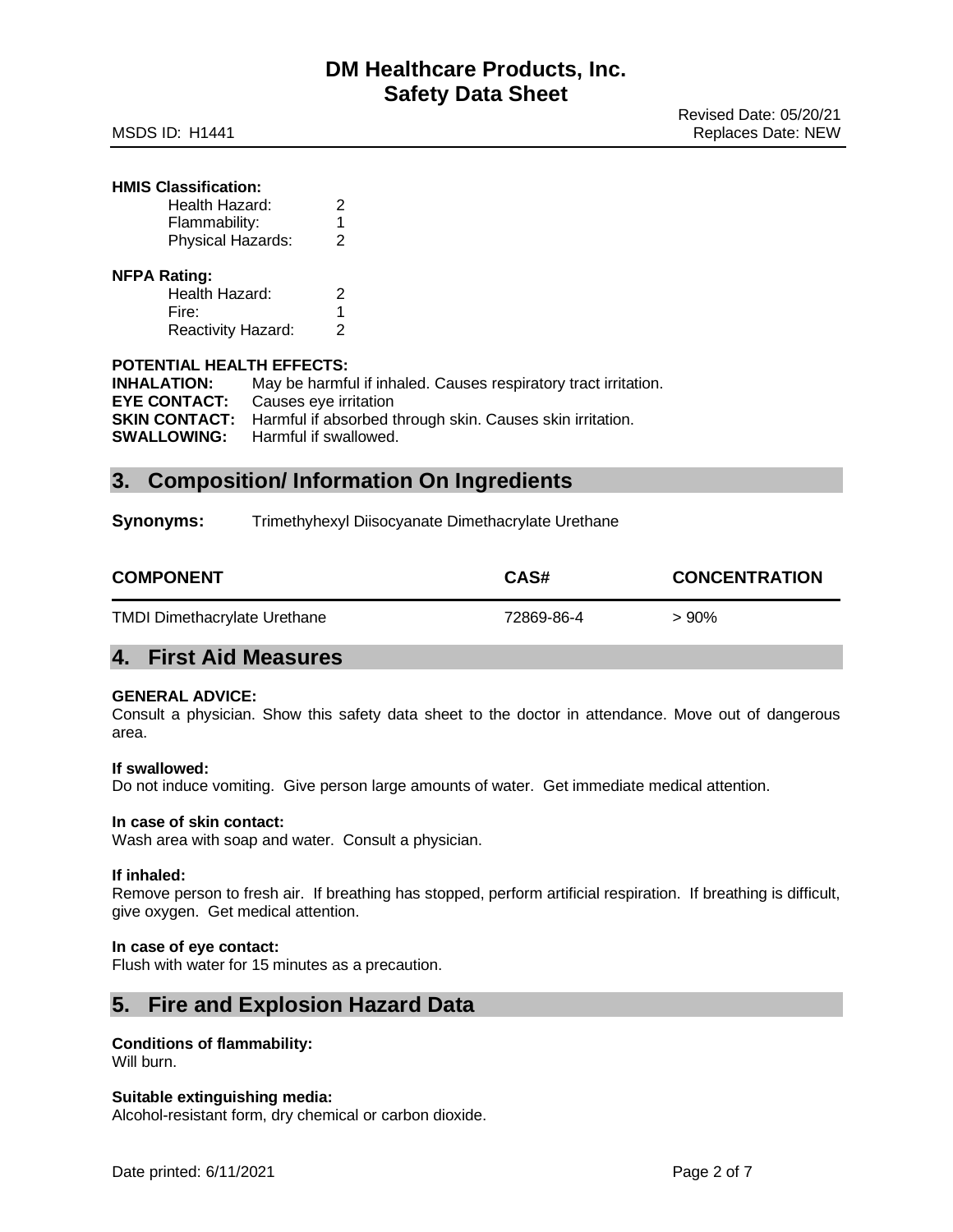## **Special protective equipment for firefighters:**

Wear self contained breathing apparatus fro fire fighting if necessary.

#### **Hazardous combustion products:**

Hazardous combustion products formed under fire conditions. Nature of decomposition products not known.

# **6. Accidental Release Measures**

#### **Personal Precautions:**

Wear personal protective equipment. Avoid dust formation. Avoid breathing dust, vapors, mist or gas. Ensure adequate ventilation.

## **Environmental precautions:**

Do not let product enter drains.

#### **Methods and materials for containment and cleaning up:**

Pick-up and arrange for disposal without creating dust. Sweep up and shovel. Keep in suitable, closed containers for disposal.

# **7. Handling and Storage**

#### **Precautions for safe handling:**

Avoid contact with skin eyes. Avoid formation of dust and aerosols. Keep container closed. Provide appropriate exhaust ventilation at places where dust is formed.

#### **Conditions for safe storage:**

Store at +5°C or colder away from light and incompatible materials identified in the *Stability and Reactivity Section.*

# **8. Exposure Controls and Personal Protection Measures**

Contains no substances with occupational exposure limit values

#### **Personal protective equipment:**

#### **Respiratory protection:**

For nuisance exposures use type P95 (US) or type P1 (EU EN 143) particle respirator. For higher level protection use type OV/AG/P99 (US) or type ABEK-P2 (EU EN 143) respirator cartridges. Use respirators and components tested and approved under appropriate government standards such as NIOSH (US) or CEN (EU).

#### **Hand protection:**

Handle with gloves. Gloves must be inspected prior to use. Use proper glove removal technique (without touching glove's outer surface) to avoid skin contact with this product. Dispose of contaminated gloves after use in accordance with applicable laws and good manufacturing practices. Wash and dry hands.

#### **Eye protection:**

Safety glasses with side shields conforming to EN166. Use equipment for eye protection tested and approved under appropriate government standards such as NIOSH (US) or EN 166 (EU).

### **Skin and body protection:**

Complete suit protecting against chemicals. The type of protective equipment must be selected according to the concentration and amount of the dangerous substance at the specific workplace.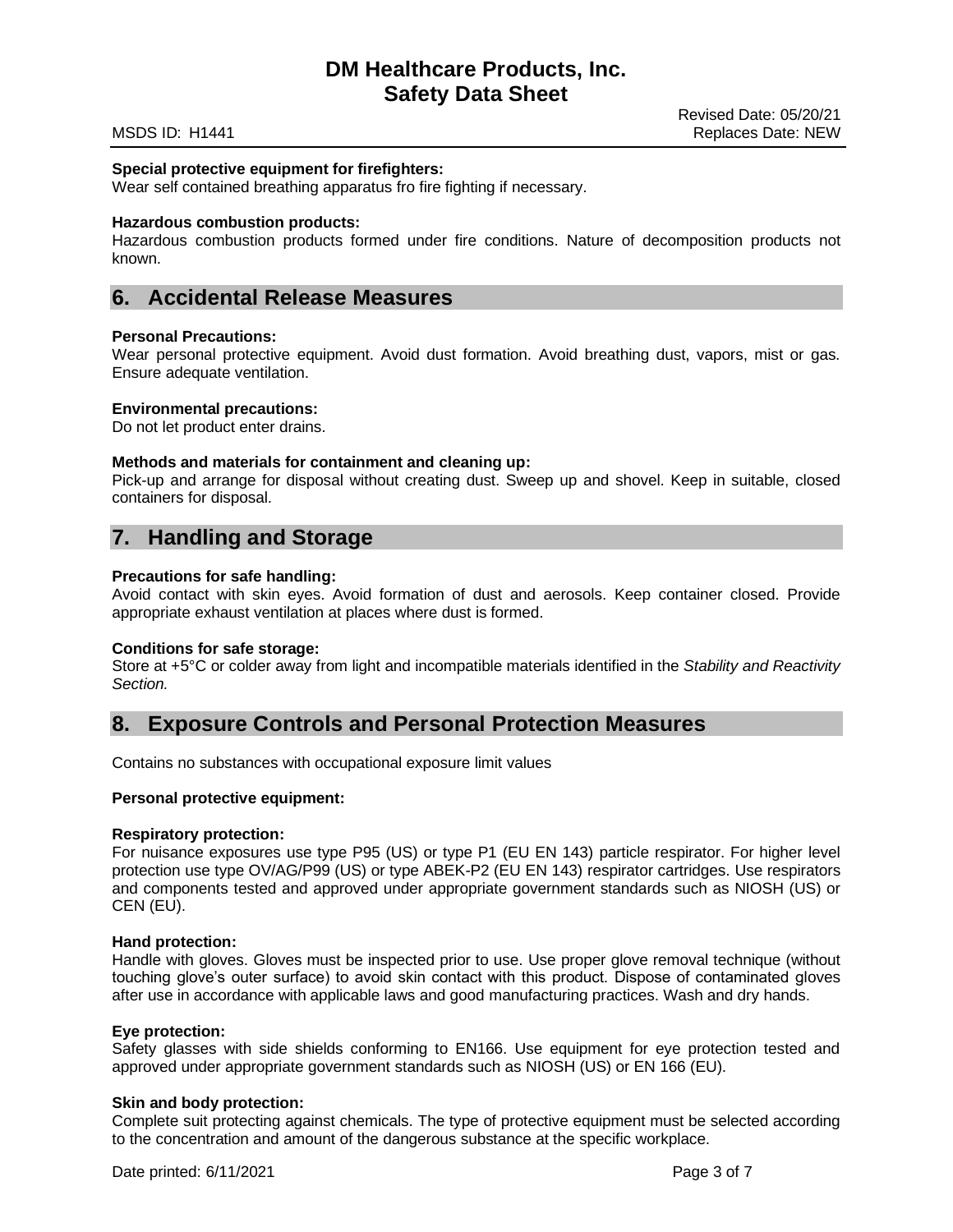# **9. Physical / Chemical Characteristics**

### **Appearance:**

Physical State:<br>
Color: Clear t Odor threshold: no data available

Color: Clear to pale yellow<br>
Odor: None to slight None to slight

#### **Other properties:**

| pH:                          | no data available                                 |
|------------------------------|---------------------------------------------------|
| <b>Melting Point:</b>        | no data available                                 |
| <b>Boiling Point:</b>        | no data available                                 |
| Flash Point:                 | $> 93^{\circ}$ C ( $> 200^{\circ}$ F) (estimated) |
| Ignition temperature         | no data available                                 |
| Autoignition temperature     | no data available                                 |
| Lower explosion limit        | no data available                                 |
| Upper explosion limit        | no data available                                 |
| Vapor Pressure:              | no data available                                 |
| Specific Gravity $(H2O=1)$ : | no data available                                 |
| Solubility in water:         | no data available                                 |
| n-Octanol/water partition    | no data available                                 |
| coefficient:                 |                                                   |
| Evaporation rate (BuAc=1):   | 1 >                                               |
| Volatile organic content:    | $<$ 0.1 g/L                                       |
|                              |                                                   |

# **10. Reactivity Hazard Data**

## **Chemical stability:**

Unstable/reactive upon depletion of inhibitor.

## **Conditions to avoid:**

Elevated temperatures in the presence of initiators, direct sunlight, ultraviolet radiation, inert gas blanketing.

#### **Materials to avoid:**

Strong oxidizing, strong reducers, free radical initiators, inert gases, oxygen scavengers.

# **Hazardous decomposition products:**

Acrid smoke-fumes/carbon monoxide/carbon dioxide and perhaps other toxic vapors may be released during a fire involving this product.

## **Possibility of hazardous reactions:**

No data available.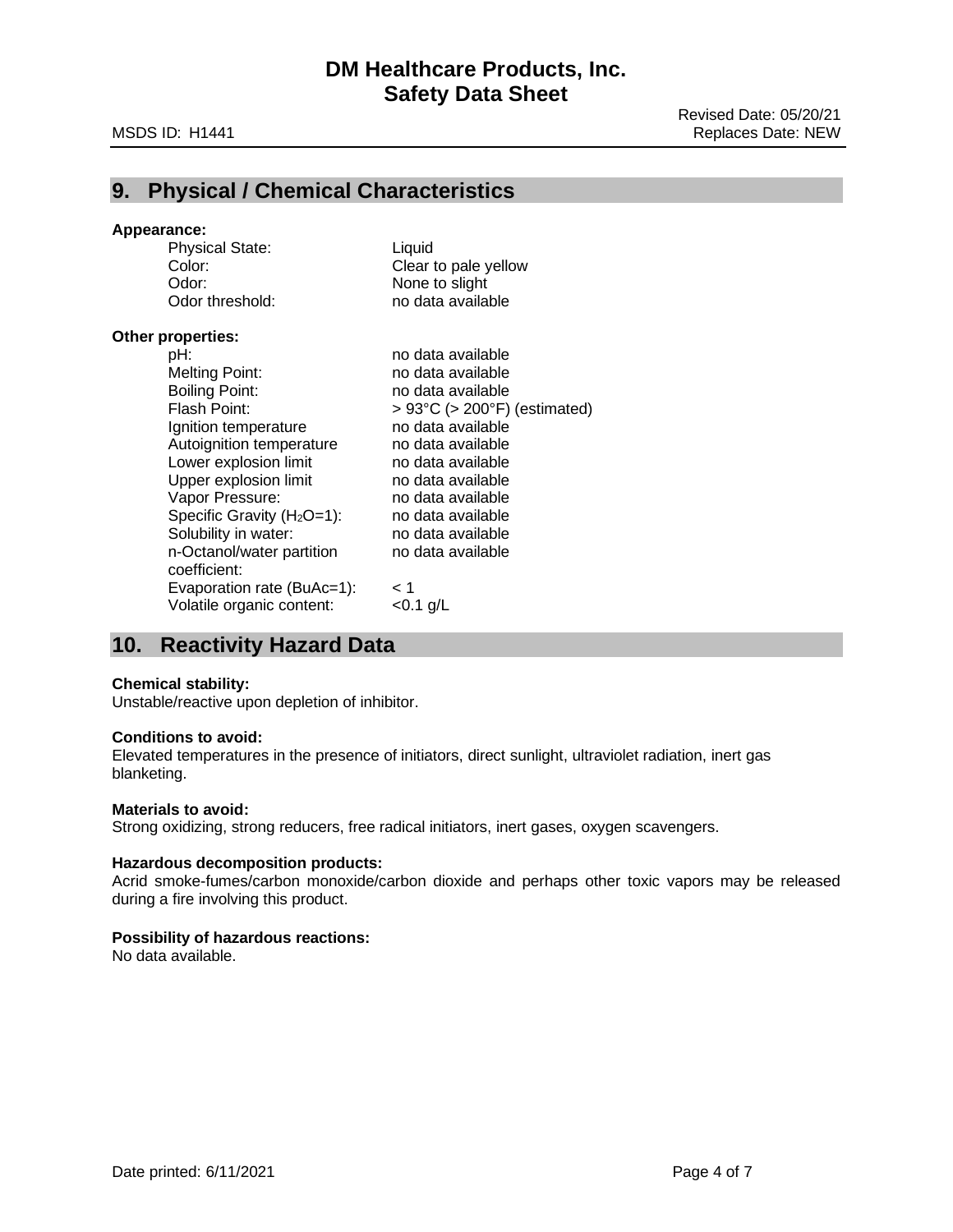# **11. Toxicological Information**

## **Acute Toxicity:**

**Oral LD50** No data available

### **Inhalation LC50** No data available

**Dermal LD50** No data available

**Other information on acute toxicity** No data available

#### **Skin Corrosion/irritation:**

No data available

# **Serious eye damage/eye irritation:**

No data available

### **Respiratory or skin sensitization:**

Prolonged or repeated exposure may cause allergic reactions in certain individuals.

#### **Germ cell mutagenicity:**

No data available

#### **Carcinogenicity:**

- IARC: No component of this product present at levels greater than or equal to 0.1% is identified as probable, possible or confirmed human carcinogen by IARC.
- ACGIH:No component of this product present at levels greater than or equal to 0.1% is identified as a carcinogen or potential carcinogen by ACGIH.
- NTP: No component of this product present at levels greater than or equal to 0.1% is identified as a known or anticipated carcinogen by NTP.
- OSHA: No component of this product present at levels greater than or equal to 0.1% is identified as a carcinogen or potential carcinogen by OSHA.

# **Reproductive toxicity:**

No data available

# **Teratogenicity:**

No data available

**Specific target organ toxicity – single exposure (Globally Harmonized System)** No data available

**Specific target organ toxicity – repeated exposure (Globally Harmonized System)** No data available

Date printed: 6/11/2021 Page 5 of 7 **Aspiration hazard** No data available

.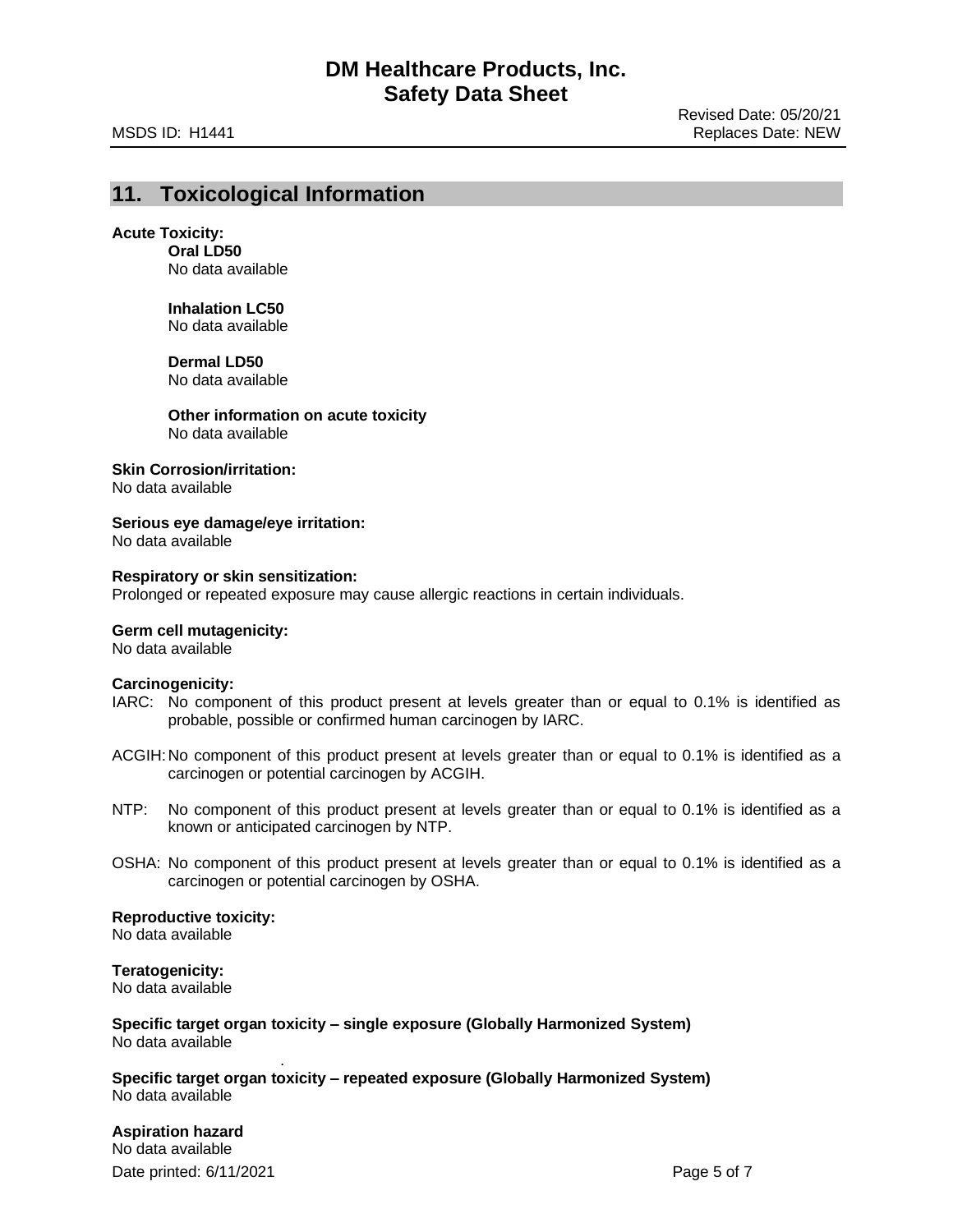| Potential health affects: |                                                                 |
|---------------------------|-----------------------------------------------------------------|
| <b>Inhalation</b>         | May be harmful if inhaled. Causes respiratory tract irritation. |
| Ingestion                 | Harmful if swallowed.                                           |
| Skin                      | Harmful if absorbed through skin. Causes skin irritation.       |
| <b>Eves</b>               | Causes eye irritation.                                          |

### **Signs and Symptoms of Exposure:**

Symptoms of exposure may include burning sensation, coughing, wheezing, laryngitis, shortness of breath, headache, nausea, and vomiting.

#### **Synergistic effects:**

No data available

# **Additional Information:**

RETCS: Not available

# **12. Ecological Information**

### **Toxicity:**

No data available

## **Persistence and degradability:**

No data available

# **Bioaccumulation potential:**

No data available

## **Mobility in soil:**

No data available

# **PBT and vPvP assessment:**

No data available

## **Other adverse effects:**

No data available

# **13. Disposal Considerations**

#### **Product:**

Contaminated product/soil/water may be RCRA/OSHA hazardous waste due to poetntial for internal heat generation. After excess inhibitor offer surplus and non-recyclable solutions to a licensed disposal company. Contact a licensed professional waste disposal srervice to dispose of this material.

## **Contaminated packaging:**

Reuse of empty drums or containers is not recommended. Employees should be advised of the potential hazards due to residual material associated with empty containers. Dispose of all empty containers in accordance with federal, state and local regulations